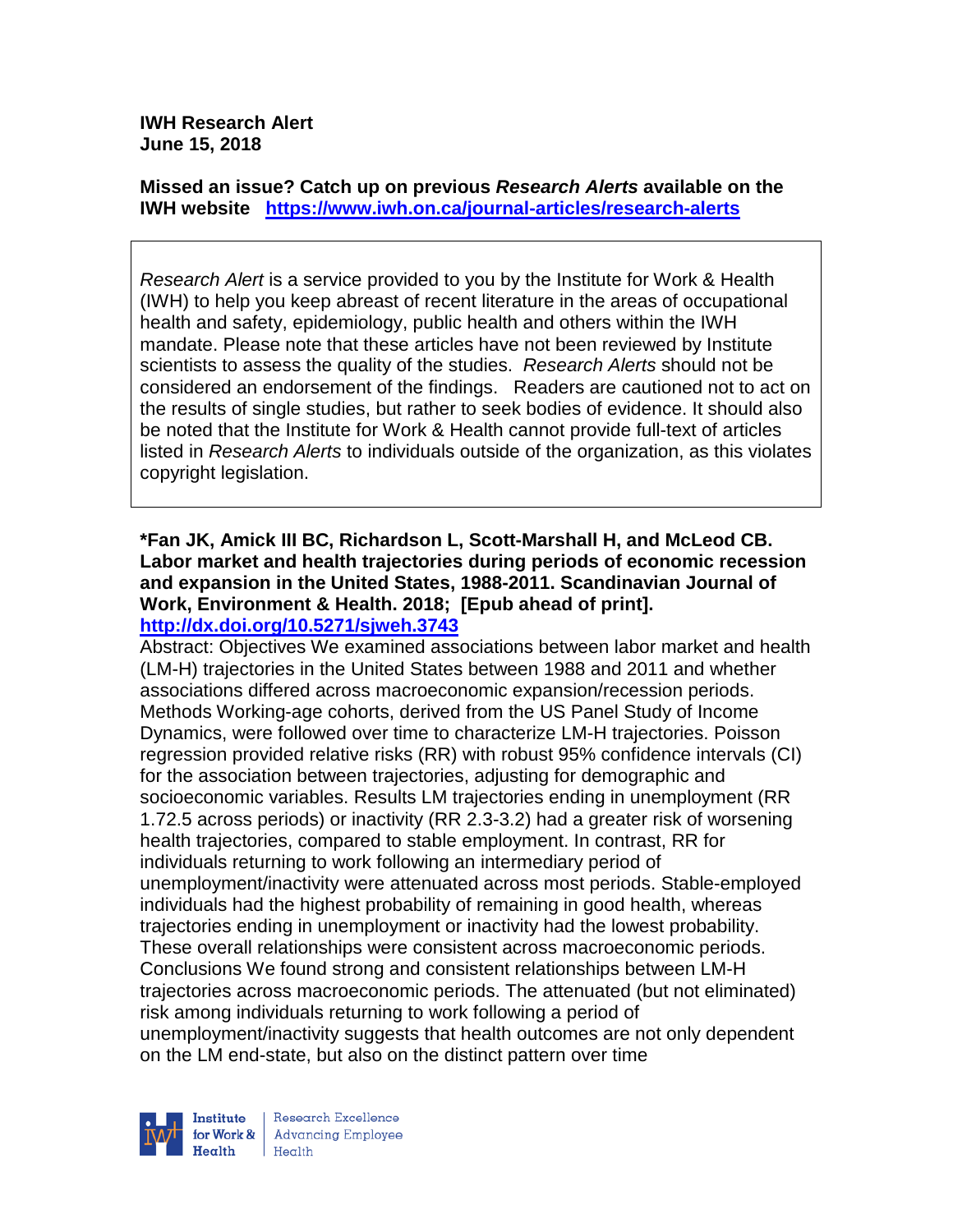**\*Shevchenko A, Pagell M, Johnston D, Veltri A, and Robson L. Joint management systems for operations and safety: a routine-based perspective. Journal of Cleaner Production. 2018; 194:635-644. <http://dx.doi.org/10.1016/j.jclepro.2018.05.176>**

**\*Stapelfeldt CM, Momsen AH, Lund T, Gronborg TK, Hogg-Johnson S, Jensen C, Skakon J, and Labriola M. Cross-cultural adaptation, reliability and validity of the Danish version of the readiness for return to work instrument. Journal of Occupational Rehabilitation. 2018; [Epub ahead of print].**

### **<http://dx.doi.org/10.1007/s10926-018-9790-x>**

Abstract: The objective of the present study was to translate and validate the Canadian Readiness for Return To Work instrument (RRTW-CA) into a Danish version (RRTWDK) by testing its test-retest and internal consistency reliability and its structural and construct validity. Cross-cultural adaptation of the sixstaged RRTW-CA instrument was performed in a standardised, systematic fivestep-procedure; forward translation, panel synthesis of the translation, back translation, consolidation and revision by researchers, and finally pre-testing. This RRTW-DK beta-version was tested for its psychometric properties by intraclass correlation coefficient and standard error of measurement ( $n = 114$ ), Cronbach's alpha ( $n = 471$ ), confirmatory factor analyses ( $n = 373$ ), and Spearman's rank correlation coefficient ( $n = 436$ ) in sickness beneficiaries from a municipal employment agency and hospital wards. The original RRTW-CA stage structure could not be confirmed in the RRTWDK. The psychometric properties were thus inconclusive. The RRTW-DK cannot be recommended for use in the current version as the RRTW construct is questionable. The RRTW construct needs further exploration, preferably in a population that is homogeneous with regard to cause of sickness, disability duration and age

# **\*Tunis SR, Maxwell LJ, Graham ID, Shea BJ, Beaton DE, Bingham CO, III, Brooks P, Conaghan PG, D'Agostino MA, de Wit MP, Gossec L, March LM, Simon LS, Singh JA, Strand V, Wells GA, and Tugwell P. Engaging stakeholders and promoting uptake of OMERACT core outcome instrument sets. Journal of Rheumatology. 2017; 44(10):1551-1559.**

# **<http://dx.doi.org/10.3899/jrheum.161273>**

Abstract: OBJECTIVE: While there has been substantial progress in the development of core outcomes sets, the degree to which these are used by researchers is variable. We convened a special workshop on knowledge translation at the Outcome Measures in Rheumatology (OMERACT) 2016 with 2 main goals. The first focused on the development of a formal knowledge translation framework and the second on promoting uptake of recommended core outcome domain and instrument sets. METHODS: We invited all 189 OMERACT 2016 attendees to the workshop; 86 attended, representing patient research partners ( $n = 15$ ), healthcare providers/clinician researchers ( $n = 52$ ), industry (n = 4), regulatory agencies (n = 4), and OMERACT fellows (n = 11).



**Institute** Research Excellence<br>**for Work &** Advancing Employee  $H$ ealth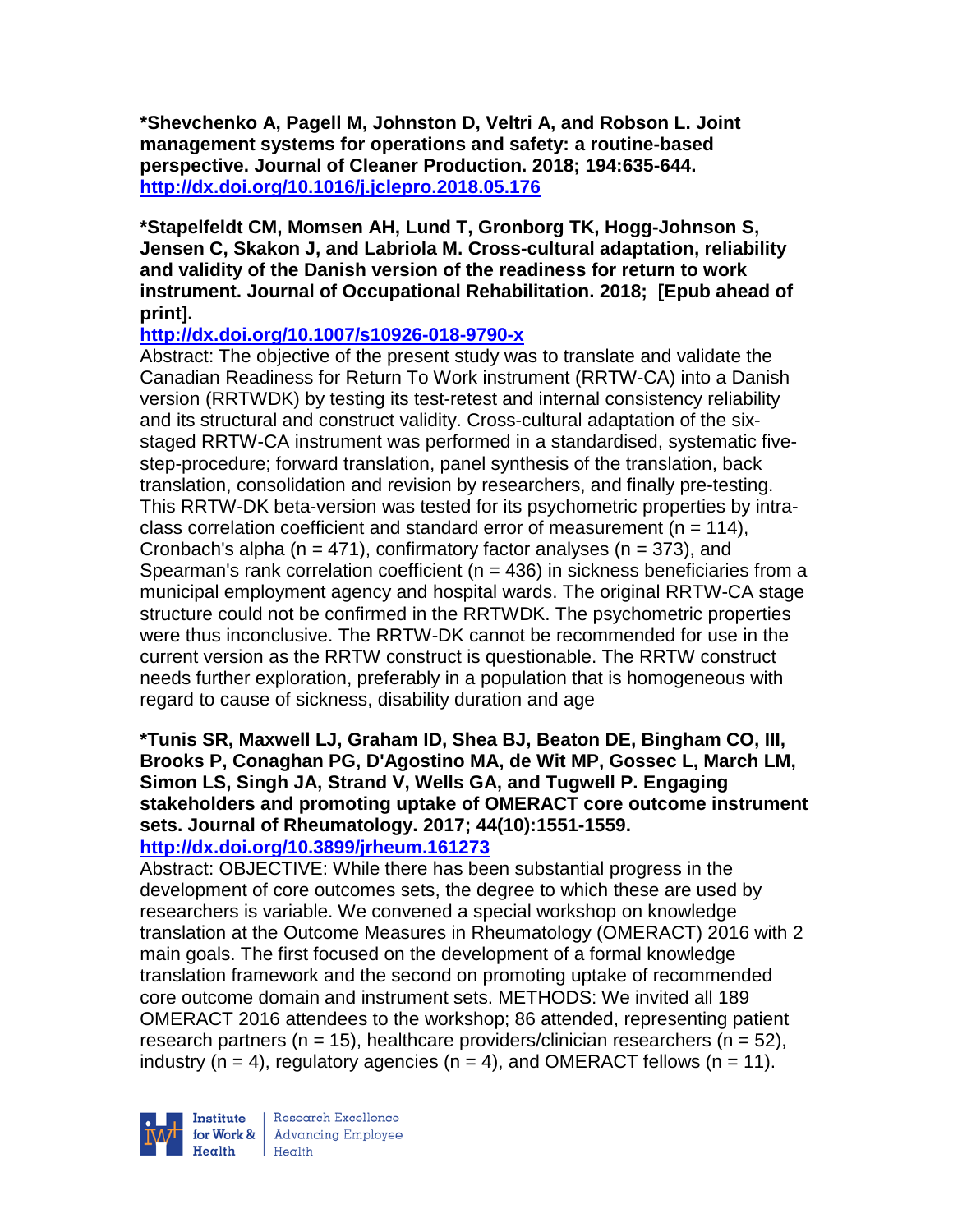Participants were given an introduction to knowledge translation and were asked to propose and discuss recommendations for the OMERACT community to (1) strengthen stakeholder involvement in the core outcome instrument set development process, and (2) promote uptake of core outcome sets with a specific focus on the potential role of post-regulatory decision makers. RESULTS: We developed the novel "OMERACT integrated knowledge translation" framework, which formalizes OMERACT's knowledge translation strategies. We produced strategies to improve stakeholder engagement throughout the process of core outcome set development and created a list of creative and innovative ways to promote the uptake of OMERACT's core outcome sets. CONCLUSION: The guidance provided in this paper is preliminary and is based on the views of the participants. Future work will engage OMERACT groups, "post-regulatory decision makers," and a broad range of different stakeholders to identify and evaluate the most useful methods and processes, and to revise guidance accordingly

**\*Yanar B, Kosny A, and Lifshen M. Perceived role and expectations of health care providers in return to work. Journal of Occupational Rehabilitation. 2018; [Epub ahead of print]. <http://dx.doi.org/10.1007/s10926-018-9781-y>**

# **Barone Gibbs B, Hergenroeder AL, Perdomo SJ, Kowalsky RJ, Delitto A, and Jakicic JM. Reducing sedentary behaviour to decrease chronic low back pain: the stand back randomised trial. Occupational and Environmental Medicine. 2018; 75(5):321-327.**

### **<http://dx.doi.org/10.1136/oemed-2017-104732>**

Abstract: OBJECTIVE: The Stand Back study evaluated the feasibility and effects of a multicomponent intervention targeting reduced prolonged sitting and pain self-management in desk workers with chronic low back pain (LBP). METHODS: This randomised controlled trial recruited 27 individuals with chronic LBP, Oswestry Disability Index (ODI) >10% and desk jobs (sitting >/=20 hours/week). Participants were randomised within strata of ODI (>10%-<20%, >/=20%) to receive bimonthly behavioural counselling (in-person and telephone), a sit-stand desk attachment, a wrist-worn activity-prompting device and cognitive behavioural therapy for LBP self-management or control. Self-reported work sitting time, visual analogue scales (VAS) for LBP and the ODI were assessed by monthly, online questionnaires and compared across intervention groups using linear mixed models. RESULTS: Baseline mean (SD) age was 52 (11) years, 78% were women, and ODI was 24.1 (10.5)%. Across the 6-month follow-up in models adjusted for baseline value, work sitting time was 1.5 hour/day (P<0.001) lower comparing intervention to controls. Also across follow-up, ODI was on average 8 points lower in intervention versus control  $(P=0.001)$ . At 6 months, the relative decrease in ODI from baseline was 50% in intervention and 14% in control (P=0.042). LBP from VAS was not significantly reduced in intervention versus control, though small-to-moderate effect sizes favouring the intervention



**Institute** Research Excellence<br>**for Work &** Advancing Employee  $H$ ealth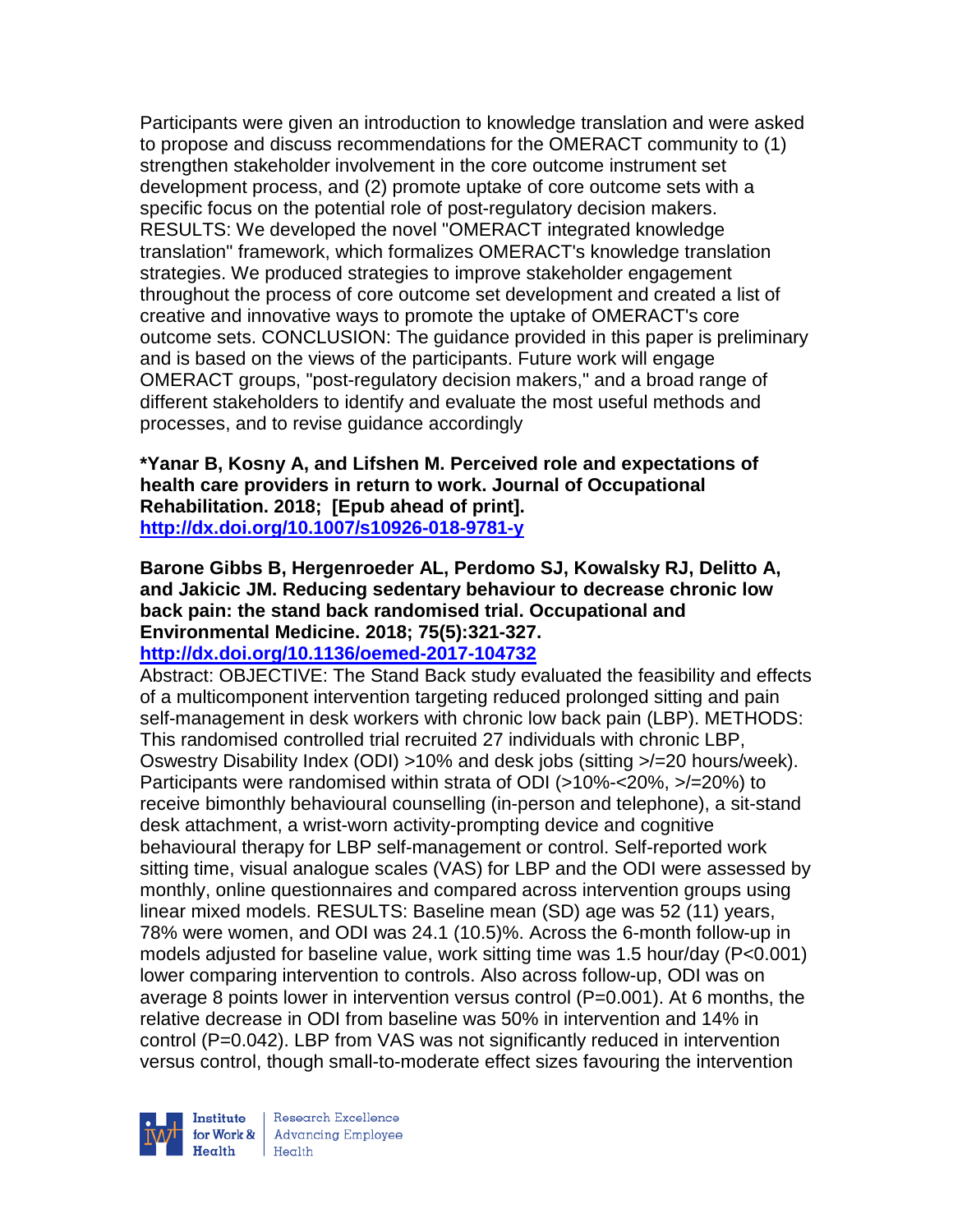were observed (Cohen's d ranged from 0.22 to 0.42). CONCLUSION: An intervention coupling behavioural counselling targeting reduced sedentary behaviour and pain self-management is a translatable treatment strategy that shows promise for treating chronic LBP in desk-bound employees. TRIAL REGISTRATION NUMBER: NCT0224687; Pre-results

# **Beltagy MS, Pentti J, Vahtera J, and Kivimaki M. Night work and risk of common mental disorders: analyzing observational data as a nonrandomized pseudo trial. Scandinavian Journal of Work, Environment & Health. 2018; [Epub ahead of print].**

**<http://dx.doi.org/10.5271/sjweh.3733>[open access]**

Abstract: Objectives The aim of this study was to examine the status of night work as a risk factor for common mental disorders (CMD). Methods A cohort study with three data waves was conducted on populations of social and healthcare employees for a duration of eight years (total N=46 010). Data were analyzed as a non-randomized pseudo trial to examine (i) whether moving from non-night work to night work is associated with the development of CMD, (ii) the extent to which moving back to non-night work biases this association and (iii) whether moving from night to non-night work is associated with the recovery from CMD. Results According to logistic regression with generalized estimating equation and without bias-correction, changing to night work was not associated with the odds of acquiring CMD [odds ratio (OR) 1.03, 95% confidence interval (CI) 0.82-1.30]. However, night workers with CMD had higher odds of recovery from CMD when changing to non-night work compared to continuing night work (1.99, 95% CI 1.20-3.28). When night workers developed CMD, the odds of moving back to non-night work increased by 68%. In analyses corrected for this bias, changing from non-night to night work was associated with a 1.25-fold (95% CI 1.03-1.52) increased odds of acquiring CMD. Conclusions A change from nonnight to night work may increase the risk of CMD, while moving back from night to non-night work increased recovery from CMD

### **Borgh M, Eek F, Wagman P, and Hakansson C. Organisational factors and occupational balance in working parents in Sweden. Scandinavian Journal of Public Health. 2018; 46(3):409-416.**

### **<http://dx.doi.org/10.1177/1403494817713650>[open access]**

Abstract: BACKGROUND: Parents with small children constitute a vulnerable group as they have an increased risk of sick leave due to stress-related disorders compared to adults without children. It has been shown that mothers and fathers to small children together spend more time in paid work than any other group, which could create negative stress and an experience of low occupational balance. AIM: The aim of this study was to examine associations between organisational factors and occupational balance among parents with small children in Sweden. METHODS: Data were collected by a survey including questions about occupational balance, organisational factors and age, sex, employment rate, work position, monthly household income, number of children

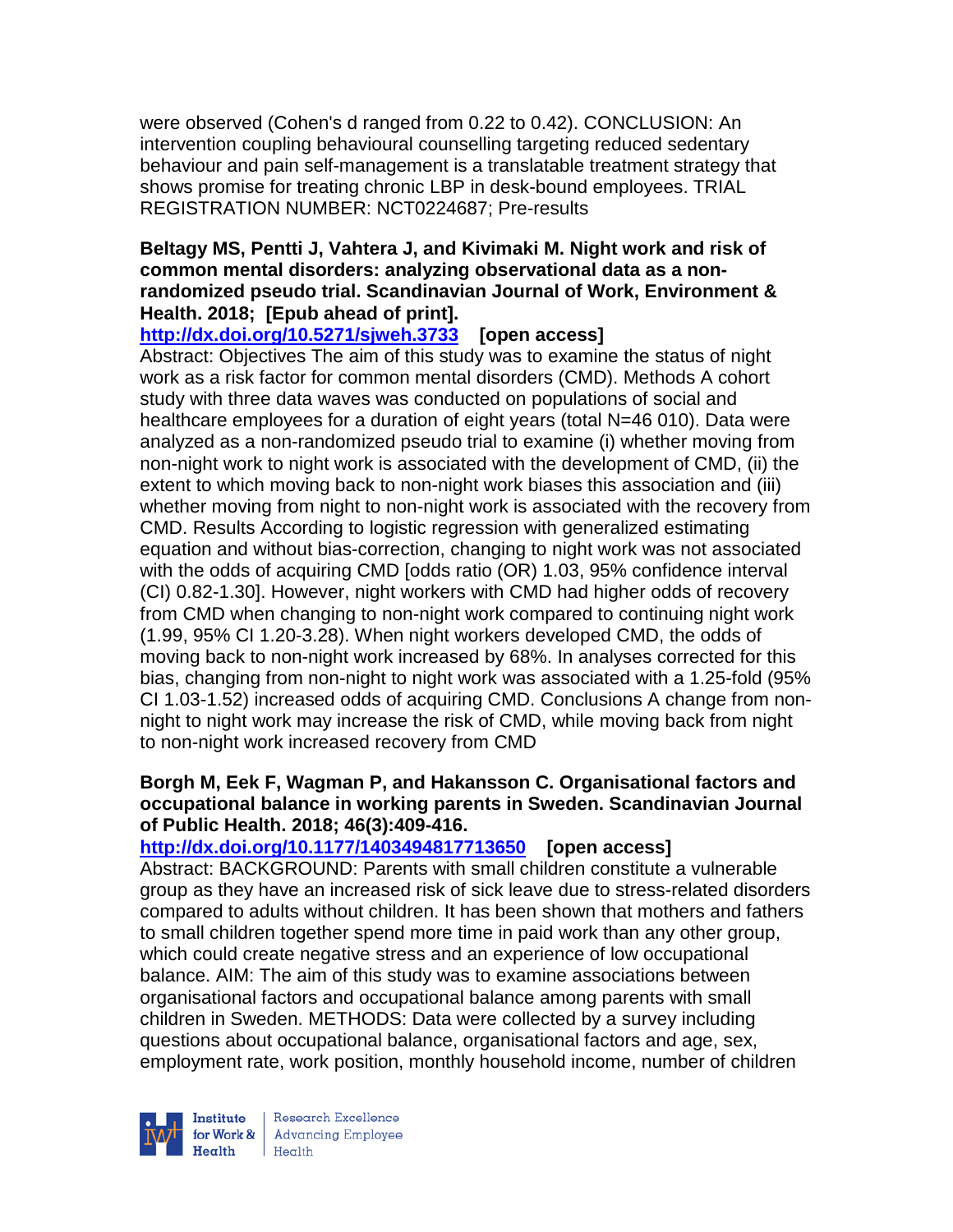at home, separation/divorce last five years and overtime. The total number of parents included in this study was 718 (490 mothers and 228 fathers). Logistic regression models were applied to examine the odds ratios for occupational balance in relation to organisational factors. RESULTS: Parents who experienced positive attitudes towards parenthood and parental leave among colleagues and managers were more likely to experience high occupational balance than parents who experienced negative or neutral attitudes. Having a clear structure for handover when absent from work was also strongly associated with high occupational balance. CONCLUSIONS: The result of the present study indicates that some organisational factors could be important for the occupational balance of parents with small children

# **Bourbonniere AM and Mann DR. Benefit duration and return to work outcomes in short term disability insurance programs: evidence from temporary disability insurance program. Journal of Occupational Rehabilitation. 2018; [Epub ahead of print].**

#### **<http://dx.doi.org/10.1007/s10926-018-9779-5>**

Abstract: Purpose The Workforce Innovation and Opportunity Act strengthens the vocational rehabilitation program's focus on providing early intervention services to keep workers with disabilities in the workforce. At the same time, some have suggested that short-term disability insurance (STDI) programs may hold promise as an early intervention service, helping people with disabilities stay in the labor force and avoid needing longer-term benefits. Rhode Island is one of five states with a mandatory STDI program. We examine the extent to which Rhode Island STDI claimant characteristics are correlated with partial return-towork (PRTW) benefit receipt and certain STDI benefit receipt duration measures.Methods Our study used administrative data from 2011 to 2014 to explore Rhode Island's STDI program-called the Temporary Disability Insurance program-and regression analysis to estimate the correlations of interest. Results Regression adjusted estimates revealed that claimants opting to receive PRTW benefits earned more and received benefits for fewer weeks than claimants opting to not receive PRTW benefits. We also observed significant correlations between duration of benefit receipt and claimant characteristics such as diagnosis and treating healthcare provider specialty. Conclusions Findings suggest that STDI claimants with certain characteristics are more likely to receive benefits for a long duration or not receive PRTW benefits, signaling that they might benefit from early Vocational Rehabilitation supports and services that would allow them to remain productive members of the workforce and avoid long term benefit receipt

**Brennan-Olsen SL, Solovieva S, Viikari-Juntura E, Ackerman IN, Bowe SJ, Kowal P, Naidoo N, Chatterji S, Wluka AE, Leech MT, Page RS, Sanders KM, Gomez F, Duque G, Green D, and Mohebbi M. Arthritis diagnosis and symptoms are positively associated with specific physical job exposures in lower- and middle-income countries: cross-sectional results from the** 



**Institute** Research Excellence<br>**for Work &** Advancing Employee  $H_{\text{each}}$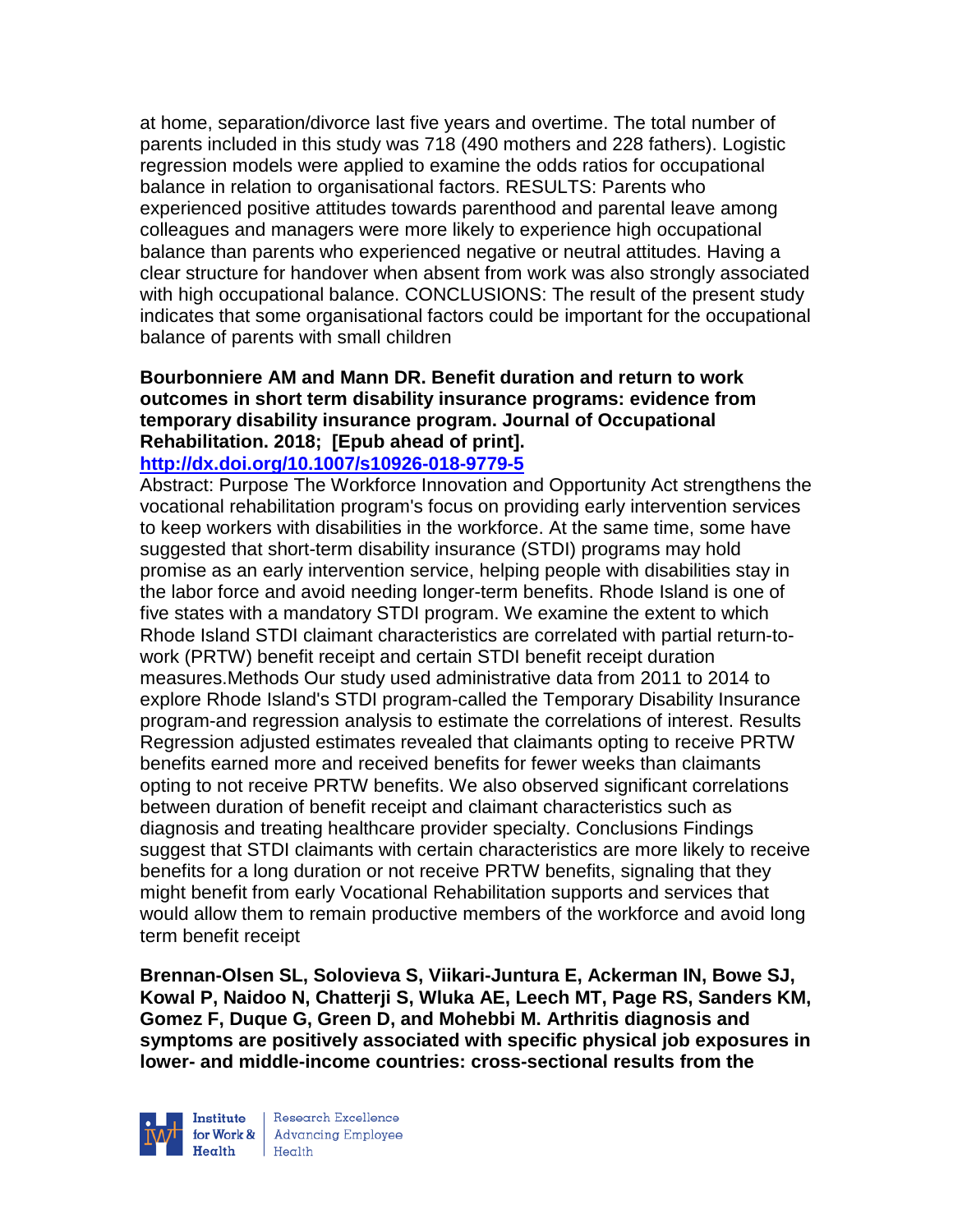# **World Health Organization's Study on global AGEing and adult health (SAGE). BMC Public Health. 2018; 18(1):719.**

**<http://dx.doi.org/10.1186/s12889-018-5631-2>[open access]**

Abstract: BACKGROUND: In higher income countries, work-related squatting and heavy lifting have been associated with increased arthritis risk. Here, we address the paucity of data regarding associations between arthritis and workrelated physical stressors in lower- and middle-income countries. METHODS: Data were extracted from the Study on global AGEing and adult health (SAGE) Wave 1 (2007-10) for adults (aged  $\ge$ /=50 years) from Ghana, India, Russia and South Africa for whom detailed occupation data was available ( $n = 21,389$ ; 49.2% women). Arthritis cases were identified using a symptom-defined algorithm (current) and self-reported doctor-diagnosis (lifetime). A sex-specific Job Exposure Matrix was used to classify work-related stressors: heavy physical work, kneeling/squatting, heavy lifting, arm elevation and awkward trunk posture. Using the International Standard Classification of Occupations, we linked SAGE and the Job Exposure Matrix. Logistic regression was used to investigate associations between arthritis and work-related stressors, adjusting for age (10 year age groupings), potential socioeconomic-related confounders, and body mass index. Excess exposure risk due to two-way interactions with other risk factors were explored. RESULTS: Doctor-diagnosed arthritis was associated with heavy physical work (adjusted odds ratios [OR] 1.12, 95%CI 1.01-1.23), awkward trunk posture (adjusted OR 1.23, 95%CI 1.12-1.36), kneeling or squatting (adjusted OR 1.25, 95%CI 1.12-1.38), and arm elevation (adjusted OR 1.66, 95%CI 1.37-2.00). Symptom-based arthritis was associated with kneeling or squatting (adjusted OR 1.27, 95%CI 1.08-1.50), heavy lifting (adjusted OR 1.33, 95%CI 1.11-1.58), and arm elevation (adjusted OR 2.16, 95%CI 1.63-2.86). Twoway interactions suggested excess arthritis risk existed for higher body mass index, and higher income or education. CONCLUSIONS: Minimization of occupational health risk factors is common practice in higher income countries: attention should now be directed toward reducing work-related arthritis burden in lower- and middle-income countries

#### **Buscariolli A, Kouvonen A, Kokkinen L, Halonen JI, Koskinen A, and Vaananen A. Human service work, gender and antidepressant use: a nationwide register-based 19-year follow-up of 752 683 women and men. Occupational and Environmental Medicine. 2018; 75(6):401-406. <http://dx.doi.org/10.1136/oemed-2017-104803>**

Abstract: OBJECTIVES: To examine antidepressant use among male and female human service professionals. METHODS: A random sample of individuals between 25 years and 54 years of age (n=752 683; 49.2% women; mean age 39.5 years). Information about each individual's filled antidepressant prescriptions from 1995 to 2014 was provided by the Social Insurance Institution. First, antidepressant use in five broad human service categories was compared with that in all other occupations grouped together, separately for men and women. Then, each of the 15 human service professions were compared with all

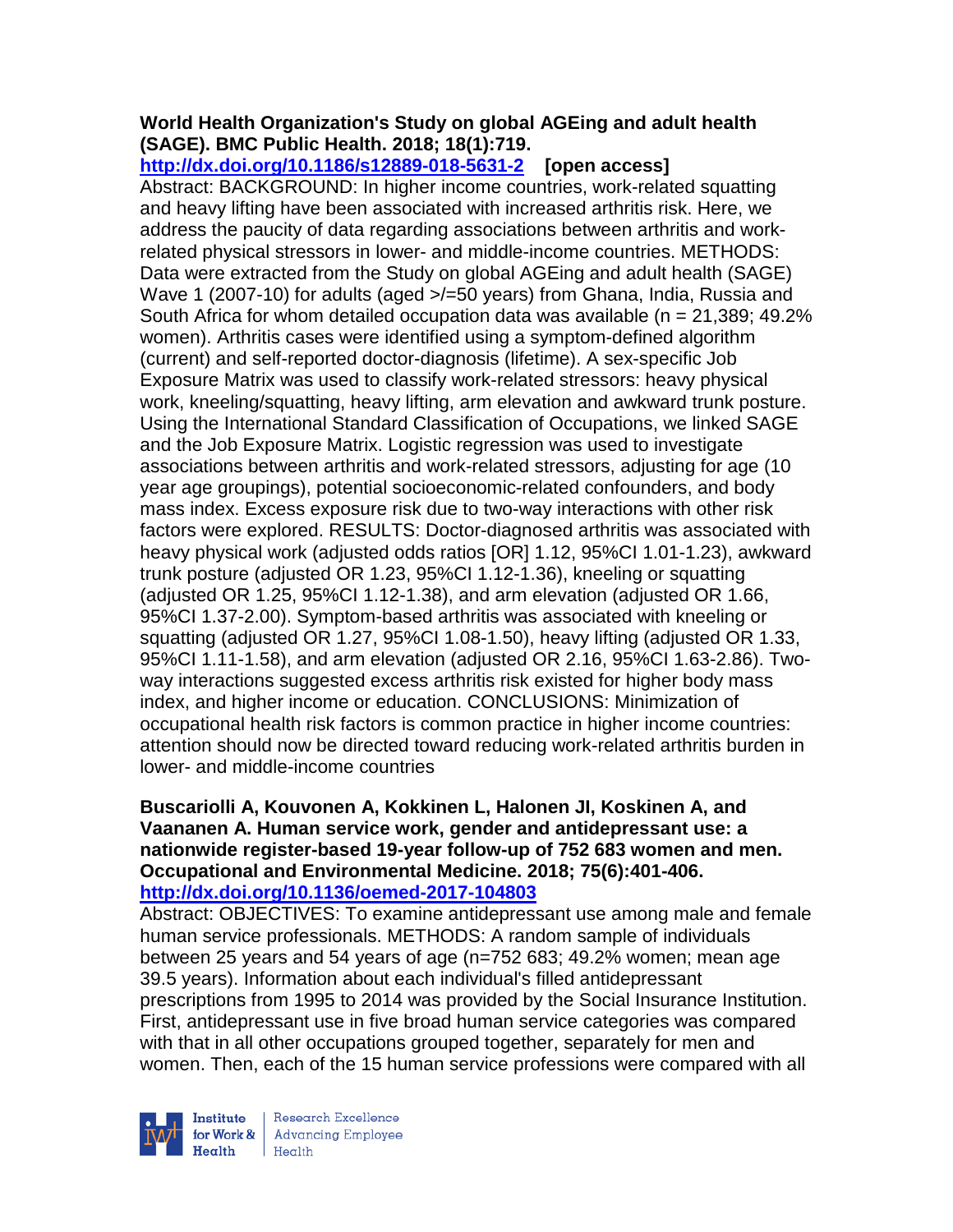other occupations from the same skill/education level (excluding other human services professions). Cox models were applied and the results are presented as HRs for antidepressant use with 95% CIs. RESULTS: The hazard of antidepressant use was higher among men working in human service versus all other occupations with the same skill/occupational level (1.22, 95% CI 1.18 to 1.27), but this was not the case for women (0.99, 95% CI 0.98 to 1.01). The risks differed between professions: male health and social care professionals (including medical doctors, nurses, practical nurses and home care assistants), social workers, childcare workers, teachers and psychologists had a higher risk of antidepressant use than men in non-human service occupations, whereas customer clerks had a lower risk. CONCLUSIONS: Male human service professionals had a higher risk of antidepressant use than men working in nonhuman service occupations. Gendered sociocultural norms and values related to specific occupations as well as occupational selection may be the cause of the elevated risk

# **Carroll P, Witten K, Calder-Dawe O, Smith M, Kearns R, Asiasiga L, Lin J, Kayes N, and Mavoa S. Enabling participation for disabled young people: study protocol. BMC Public Health. 2018; 18(1):712.**

**<http://dx.doi.org/10.1186/s12889-018-5652-x>[open access]**

Abstract: BACKGROUND: Participation in community life is vital for health and wellbeing, promoting a sense of belonging, networks of social support and opportunities for physical activity. Disabled young people have lower levels of mobility and participation in recreational activities (physical, social and cultural), education and employment, than their peers without disabilities. This has implications for their health and wellbeing and life course opportunities. Previous research on the participation levels of disabled young people has primarily relied on parent/caregiver reports and been oriented to home and school environments. This study investigates how physical and social environmental factors cohere to support or restrict the everyday mobility and participation of disabled young people. METHODS/DESIGN: The study is located in Auckland, Aotearoa/New Zealand (NZ). Participants comprise 35 young people aged 12-25 years with mobility, vision or hearing impairments. A mixed-methods research design combines objective (global positioning systems, accelerometers, geographical information systems) and self-report measures (travel diaries, and questionnaires) to assess young people's mobility and levels of participation in leisure/educational and employment activities with in-depth interviews exploring their everyday experiences of inclusion/exclusion, and factors enabling or constraining community participation. Parents/caregivers and disability sector key informant viewpoints on the community participation of disabled young people have also been gathered through in-depth interviews. Follow-up workshops with young people and parents/caregivers will identify pathways to increase participation and challenge current disabling practices. DISCUSSION: This study looks beyond barriers in the physical environment to the interplay of personal, social and physical factors that enable or constrain the community participation of

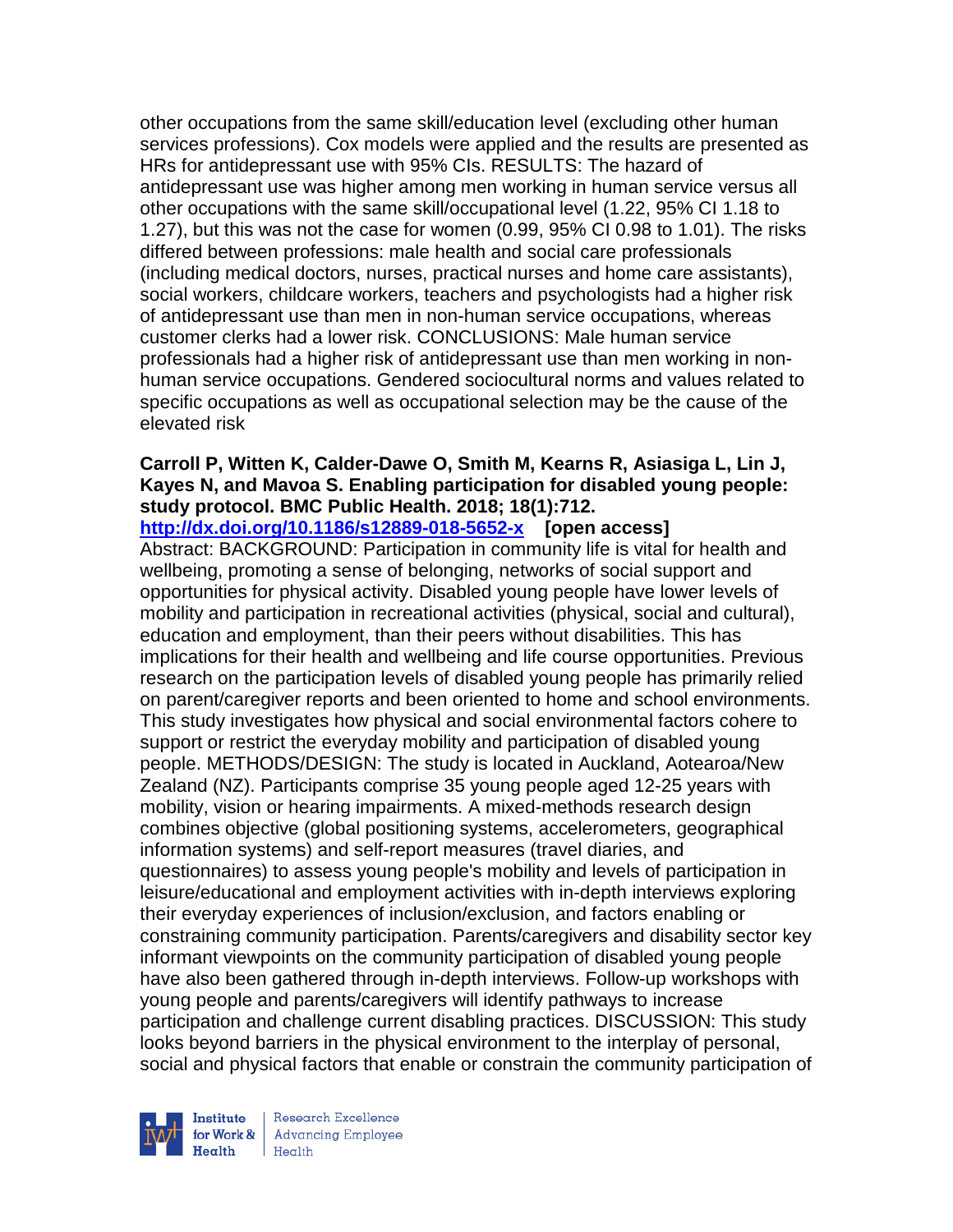disabled young people. In keeping with the study's overarching goal of increasing opportunities for effective community participation and full citizenship of disabled young people, research methods were applied flexibily - negotiated and adapted to maximise each young person's participation in light of their abilities and preferences

#### **Farrants K, Marklund S, Kjeldgard L, Head J, and Alexanderson K. Sick leave among people in paid work after age 65: a Swedish population-based study covering 1995, 2000, 2005 and 2010. Scandinavian Journal of Public Health. 2018; 46(3):297-305.**

**<http://dx.doi.org/10.1177/1403494817731487>[open access]**

Abstract: AIMS: Extending working life into older age groups is discussed in many countries. However, there is no knowledge about how this affects rates of sick leave. The aim of this work was to investigate rates of sick leave among people in paid work after retirement age and if such rates have changed over time. METHODS: Swedish nationwide register data on people aged >65 years and living in Sweden in 1995, 2000, 2005 and 2010 were analysed. All people with a sufficiently high work income to be eligible for public sick leave benefits were included. The proportions in paid work and compensated rates of sick leave for people aged 66-70 and >/=71 were analysed by sex, educational level, country of birth, living area, and employment type and sector. RESULTS: The percentage of people in paid work at ages 66-70 years increased from <10% in 1995 to 24% in 2010 and among those aged >/=71 years from 2.7% in 1995 to 3.5% in 2010. The rates of sick leave among working people aged 66-70 years were 3.3% in 1995 and 2.4% in 2010 and for people aged >/=71 years the rates of sick leave were 2.2% in 1995 and 0.2% in 2010. Women had higher rates of sick leave than men in 2005 and 2010, but lower in 1995 and 2000. In 2010, the rates of sick leave were similar between employees and the self-employed, and higher among employees in the public sector than among employees in the private sector. CONCLUSIONS: Rates of sick leave among workers aged >65 years were lower in 2010 than in 1995, despite much higher rates of labour market participation in 2010

### **Fosse E, Helgesen MK, Hagen S, and Torp S. Addressing the social determinants of health at the local level: opportunities and challenges. Scandinavian Journal of Public Health. 2018; 46(20\_suppl):47-52. <http://dx.doi.org/10.1177/1403494817743896>**

Abstract: AIMS: The gradient in health inequalities reflects a relationship between health and social circumstance, demonstrating that health worsens as you move down the socio-economic scale. For more than a decade, the Norwegian National government has developed policies to reduce social inequalities in health by levelling the social gradient. The adoption of the Public Health Act in 2012 was a further movement towards a comprehensive policy. The main aim of the act is to reduce social health inequalities by adopting a Health in All Policies approach. The municipalities are regarded key in the implementation of the act.

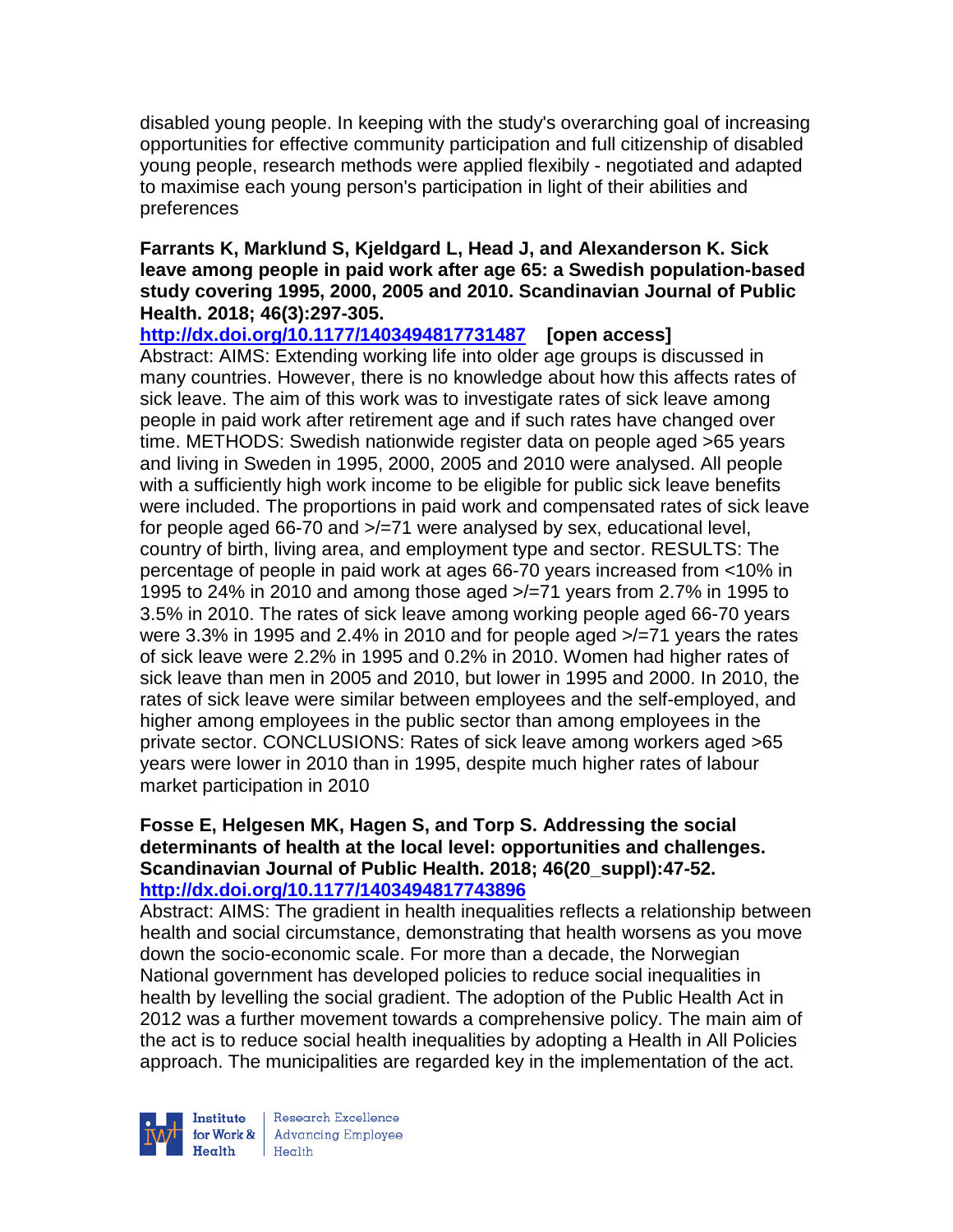The SODEMIFA project aimed to study the development of the new public health policy, with a particular emphasis on its implementation in municipalities. METHODS: In the SODEMIFA project, a mixed-methods approach was applied, and the data consisted of surveys as well as qualitative interviews. The informants were policymakers at the national and local level. RESULTS: Our findings indicate that the municipalities had a rather vague understanding of the concept of health inequalities, and even more so, the concept of the social gradient in health. The most common understanding was that policy to reduce social inequalities concerned disadvantaged groups. Accordingly, policies and measures would be directed at these groups, rather than addressing the social gradient. CONCLUSIONS: A movement towards an increased understanding and adoption of the new, comprehensive public health policy was observed. However, to continue this process, both local and national levels must stay committed to the principles of the act

#### **Hansen AK, Madsen IEH, Thorsen SV, Melkevik O, Bjorner JB, Andersen I, and Rugulies R. Does workplace social capital protect against long-term sickness absence? Linking workplace aggregated social capital to sickness absence registry data. Scandinavian Journal of Public Health. 2018; 46(3):290-296.**

**<http://dx.doi.org/10.1177/1403494817721672>[open access]**

Abstract: AIMS: Most previous prospective studies have examined workplace social capital as a resource of the individual. However, literature suggests that social capital is a collective good. In the present study we examined whether a high level of workplace aggregated social capital (WASC) predicts a decreased risk of individual-level long-term sickness absence (LTSA) in Danish private sector employees. METHODS: A sample of 2043 employees (aged 18-64 years, 38.5% women) from 260 Danish private-sector companies filled in a questionnaire on workplace social capital and covariates. WASC was calculated by assigning the company-averaged social capital score to all employees of each company. We derived LTSA, defined as sickness absence of more than three weeks, from a national register. We examined if WASC predicted employee LTSA using multilevel survival analyses, while excluding participants with LTSA in the three months preceding baseline. RESULTS: We found no statistically significant association in any of the analyses. The hazard ratio for LTSA in the fully adjusted model was 0.93 (95% CI 0.77-1.13) per one standard deviation increase in WASC. When using WASC as a categorical exposure we found a statistically non-significant tendency towards a decreased risk of LTSA in employees with medium WASC (fully adjusted model: HR 0.78 (95% CI 0.48- 1.27)). Post hoc analyses with workplace social capital as a resource of the individual showed similar results. CONCLUSIONS: WASC did not predict LTSA in this sample of Danish private-sector employees

### **Johnsen TL, Eriksen HR, Indahl A, and Tveito TH. Directive and nondirective social support in the workplace: is this social support**

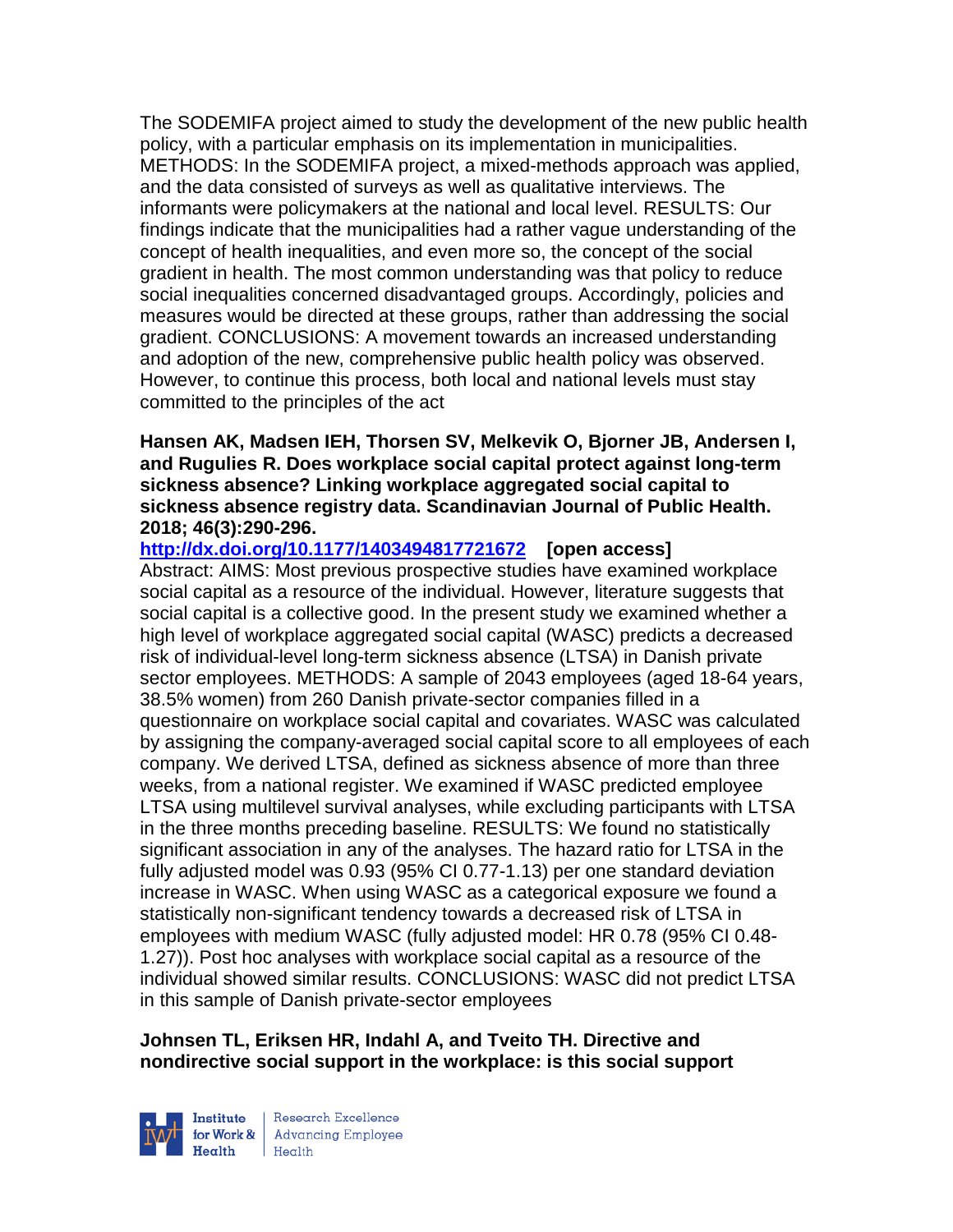### **distinction important for subjective health complaints, job satisfaction, and perception of job demands and job control? Scandinavian Journal of Public Health. 2018; 46(3):358-367.**

**<http://dx.doi.org/10.1177/1403494817726617>[open access]** Abstract: AIMS: Social support is associated with well-being and positive health outcomes. However, positive outcomes of social support might be more dependent on the way support is provided than the amount of support received. A distinction can be made between directive social support, where the provider resumes responsibility, and nondirective social support, where the receiver has the control. This study examined the relationship between directive and nondirective social support, and subjective health complaints, job satisfaction and perception of job demands and job control. METHODS: A survey was conducted among 957 Norwegian employees, working in 114 private kindergartens (mean age  $40.7$  years,  $SD = 10.5$ ,  $92.8\%$  female), as part of a randomized controlled trial. This study used only baseline data. A factor analysis of the Norwegian version of the Social Support Inventory was conducted, identifying two factors: nondirective and directive social support. Hierarchical regression analyses were then performed. RESULTS: Nondirective social support was related to fewer musculoskeletal and pseudoneurological complaints, higher job satisfaction, and the perception of lower job demands and higher job control. Directive social support had the opposite relationship, but was not statistically significant for pseudoneurological complaints. CONCLUSIONS: It appears that for social support to be positively related with job characteristics and subjective health complaints, it has to be nondirective. Directive social support was not only without any association, but had a significant negative relationship with several of the variables. Nondirective social support may be an important factor to consider when aiming to improve the psychosocial work environment. TRIAL REGISTRATION: Clinicaltrials.gov: NCT02396797. Registered 23 March 2015

### **Salonen L, Blomgren J, Laaksonen M, and Niemela M. Sickness absence as a predictor of disability retirement in different occupational classes: a register-based study of a working-age cohort in Finland in 2007-2014. BMJ Open. 2018; 8(5):e020491.**

**<http://dx.doi.org/10.1136/bmjopen-2017-020491>[open access]** Abstract: OBJECTIVES: The objective of the study was to examine diagnosisspecific sickness absences of different lengths as predictors of disability retirement in different occupational classes. DESIGN: Register-based prospective cohort study up to 8 years of follow-up. PARTICIPANTS: A 70% random sample of the non-retired Finnish population aged 25-62 at the end of 2006 was included (n=1 727 644) and linked to data on sickness absences in 2005 and data on disability retirement in 2007-2014. MAIN OUTCOME MEASURES: Cox proportional hazards regression was utilised to analyse the association of sickness absence with the risk of all-cause disability retirement during an 8-year follow-up. RESULTS: The risk of disability retirement increased with increasing lengths of sickness absence in all occupational classes. A long



Institute | Research Excellence<br>for Work & | Advancing Employee  $H$ ealth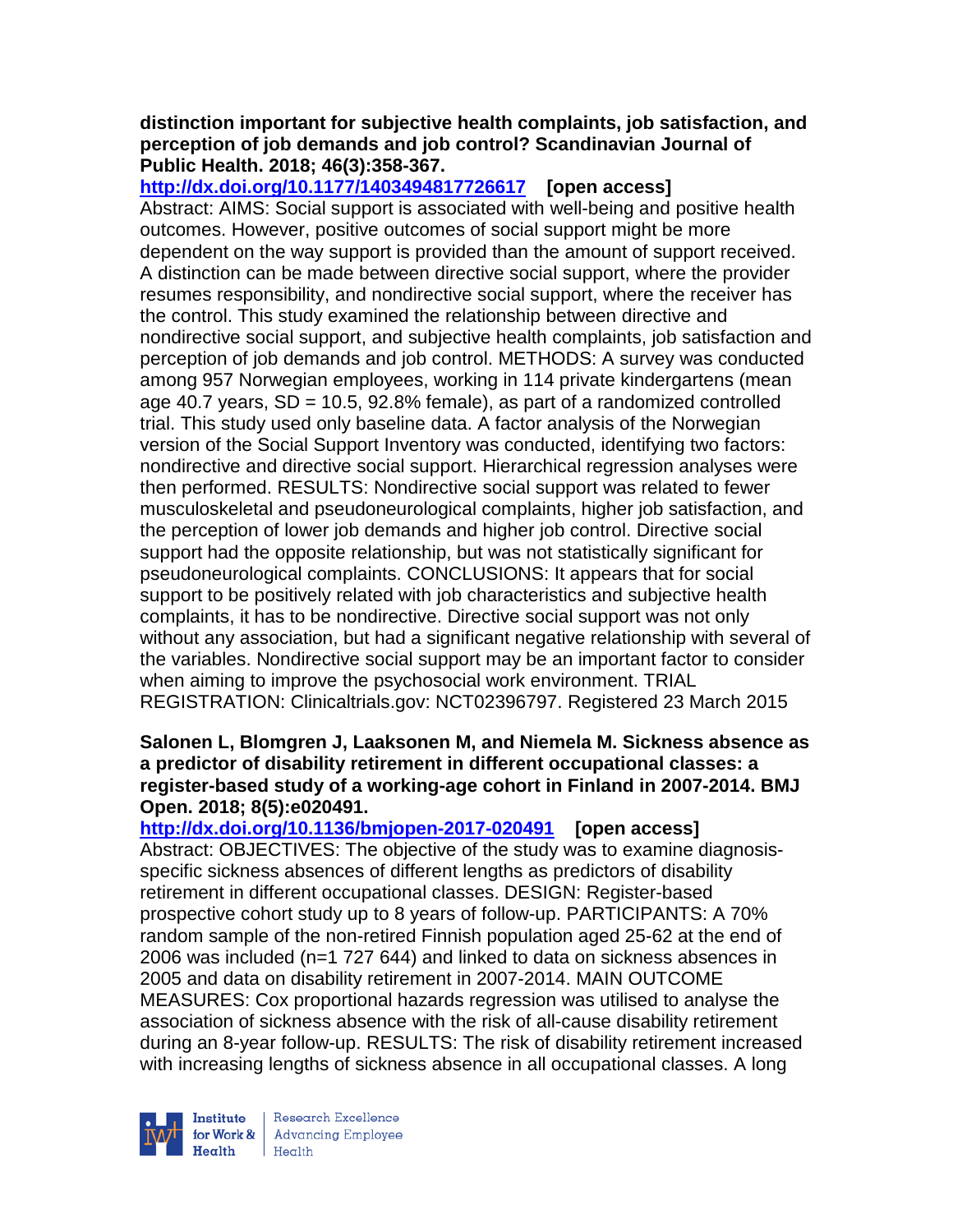sickness absence was a particularly strong predictor of disability retirement in upper non-manual employees as among those with over 180 sickness absence days the HR was 9.19 (95% CI 7.40 to 11.40), but in manual employees the HR was 3.51 (95% CI 3.23 to 3.81) in men. Among women, the corresponding HRs were 7.26 (95% CI 6.16 to 8.57) and 3.94 (95% CI 3.60 to 4.30), respectively. Adjusting for the diagnosis of sickness absence partly attenuated the association between the length of sickness absence and the risk of disability retirement in all employed groups. CONCLUSIONS: A long sickness absence is a strong predictor of disability retirement in all occupational classes. Preventing the accumulation of sickness absence days and designing more efficient policies for different occupational classes may be crucial to reduce the number of transitions to early retirement due to disability

#### **Sewdas R, van der Beek AJ, de Wind A, van der Zwaan LGL, and Boot CRL. Determinants of working until retirement compared to a transition to early retirement among older workers with and without chronic diseases: results from a Dutch prospective cohort study. Scandinavian Journal of Public Health. 2018; 46(3):400-408.**

**<http://dx.doi.org/10.1177/1403494817735223>[open access]**

Abstract: AIM: The ageing society and recent policy changes may lead to an increase of older workers with chronic diseases in the workforce. To date, it is unclear whether workers with chronic diseases have specific needs while employed. The aim of this study is to explore the differences in determinants of working until retirement compared to a reference group who have transitioned to early retirement among workers with and without chronic diseases. METHODS: Dutch workers aged 57-62 years ( $n = 2445$ ) were selected from an existing prospective cohort study, 'STREAM'. The potential determinants were categorized into: individual, health, work-related and social factors. Logistic regression analyses were performed to determine the associations between these determinants and working until retirement - once for workers with and once for those without chronic diseases. To test differences, we included an interaction term between the determinant and the covariate 'having a chronic disease yes/no' in the analyses of the total population. RESULTS: In total, 1652 (68%) persons were employed from 2011 to 2013. The majority of the determinants appeared to be similar for workers with or without a chronic disease; the interaction terms for these determinants and the covariate 'having a chronic disease' showed a p-value higher than 0.05, except for one individual factor (i.e. mastery) and one work-related factor (i.e. autonomy), which showed a p-value below 0.05. Higher mastery and higher autonomy were statistically significantly associated with working until retirement for those with chronic diseases, whereas they were not for those without chronic diseases. CONCLUSIONS: Differences between workers with and without chronic diseases may exist for working until a statutory retirement age. Interventions aimed at encouraging work participation of older workers should make a distinction between the two groups. Autonomy at



Research Excellence for Work & Advancing Employee Health